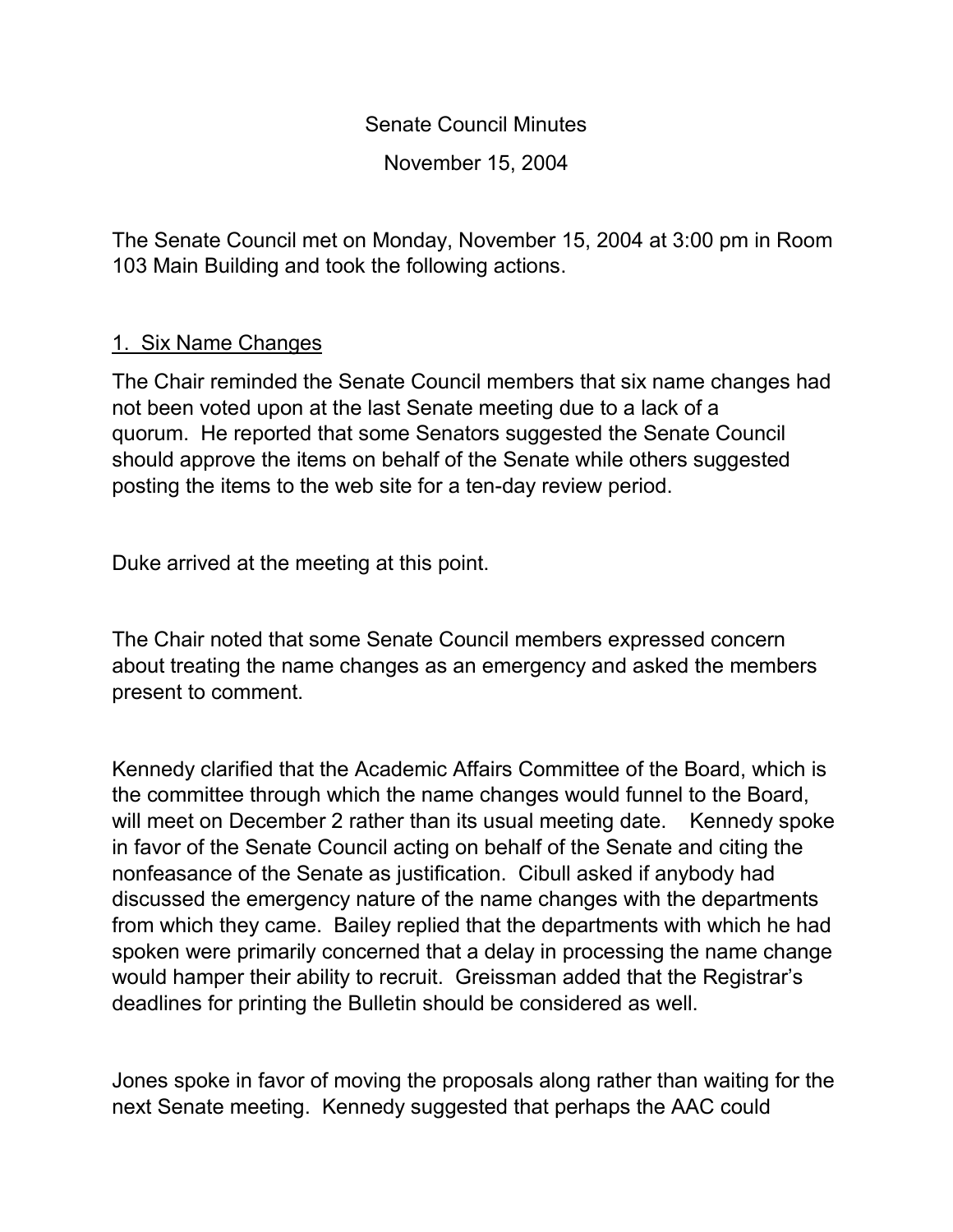convene a meeting around the next Board meeting despite the Alice Sparks' planned absence on that date. Debski supported Tagavi's suggested that the Senate Council should approve the posting of the name changes to the web site for a ten-day circulation. Jones made a **motion** to accept Tagavi's suggestion. Kaalund **seconded** the motion, which **passed** without dissent.

## Announcement

The Chair asked the Senate Council members to submit nominees for the USP review committee, noting that he will pass the suggestions along to the Provost. He requested the names be submitted by 5:00pm the following day and expressed his hope that half the committee's composition will be drawn from the Senate Council's nominees.

## 2. Approval of the Minutes from [November 1, 2004](http://www.uky.edu/USC/New/SCMinutes/SC%20Minutes%20November%201%202004%20FINAL.htm)

The Chair asked if there were any corrections or emendations to the minutes. There being none, the minutes stood approved as written.

# 3. [Proposed AR changes regarding Lecturers](http://www.uky.edu/USC/New/SCAgendas/20041025/Appointment%20&%20Service%20of%20Lecturer%20Faculty.pdf)

The Chair invited Senate Council members to continue the discussion from the last meeting regarding this issue and asked Greissman to describe the way in which the proposed changes were situated within the Provost's thinking about broader changes to the faculty title series.

Greissman described the recent history of the Lecturer positions at UK. He outlined the difficulty experienced by colleges like Arts and Sciences regarding the staffing of lower division courses. He reviewed the Senate actions and those of the Administration in 1996, which was the last time a major review of this AR was considered. He noted that in 1996 the proposal that was endorsed by the Senate allowed for full-time benefits, the possibility of advancement, and the possibility of multi-year contracts. He said the only part that survived was full-time benefits for Lecturers. Greissman said that at the time he and Durant suggested a percentage cap on the number of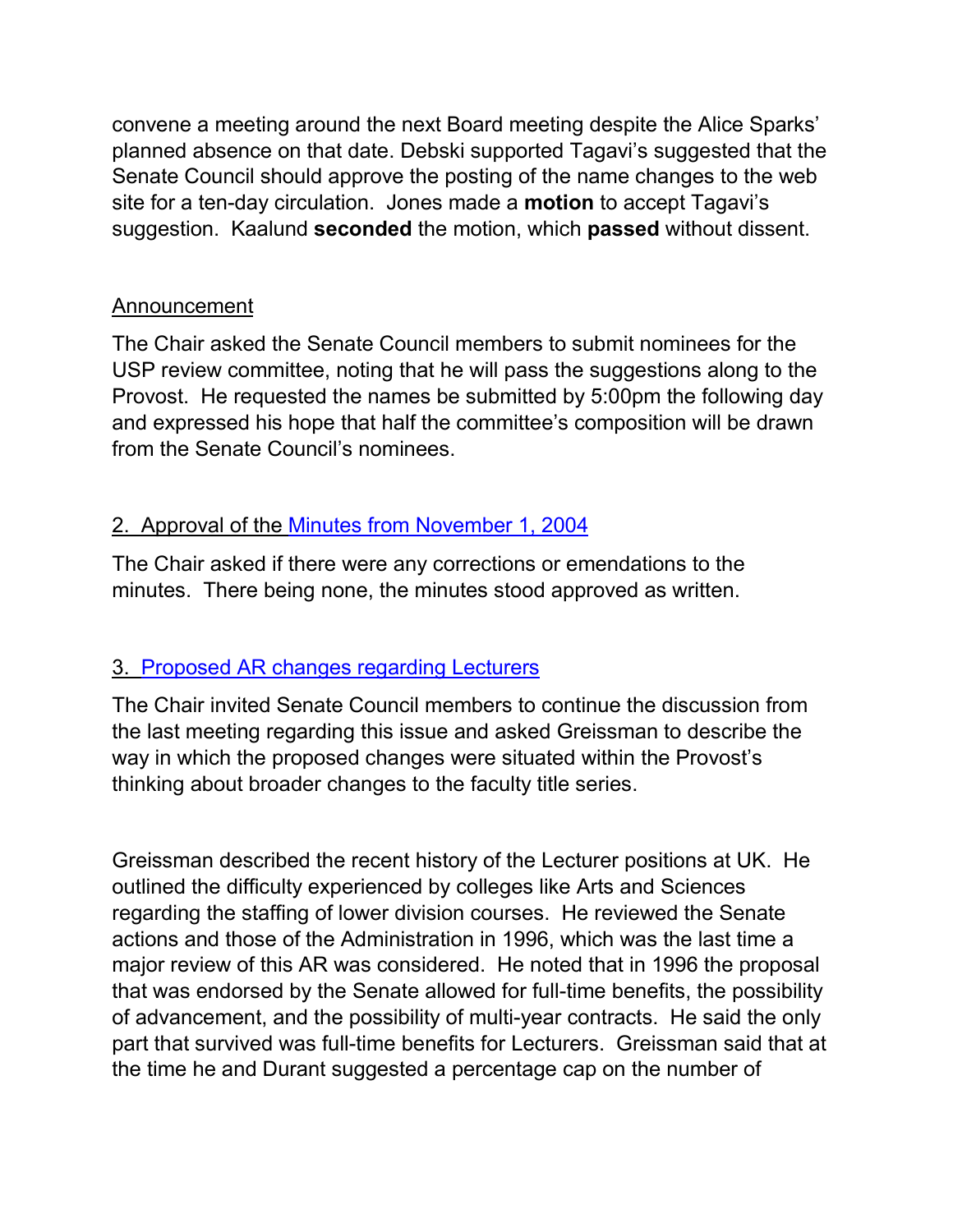Lecturers, but that the Senate decided to trust the tenured faculty of each unit to set an appropriate cap to support the needs of the unit.

Greissman noted all of UK's benchmark institutions, except two, have systems in place for Lecturer faculty which are similar to the current proposal. He expressed his belief that it was important for this particular class of faculty to have the possibility of advancement and a more professional profile. He suggested that if the Senate Council was concerned about the erosion of the ranks of tenurable hire, it could institute caps on the percentage of Lecturers who comprise a portion of the faculty ranks.

Tagavi asked why the rationale for the proposal was not written so he could examine it at his own convenience. He suggested that if SACS was concerned about the use of part-time instructors, then the solution was to make them full-time lecturers instead. Greissman noted that a major portion of the reliance on PTI's had been reduced during the 1996 AR revision, when more full-time allowances were made for the ranks of Lecturers. Tagavi suggested changing the rule to allow PTI's to be full-time. Greissman reiterated that change had been effected in 1996 and that the current proposal attempted to recapture the lost elements of professional profile and opportunity for advancement that a previous Administration had been reluctant to include in the AR's. Tagavi asked if Greissman meant to imply that part-time instructors did not want to be full-time. Greissman replied in the negative. Tagavi asked why there was a need for senior Lecturers and suggested the part-timers should be made full-time and employed on a yearto-year basis. Greissman noted that was the current policy. He added that one impetus for the proposal was to help define how Lecturers fit into the academy while another was to provide them some dignity.

Cibull said he was still not convinced that the change was necessary. He asked if the Administration was having difficulty filling Lecturer positions. He noted that a significant change since 1996 was the budgetary situation of the University in relation to rising enrollment.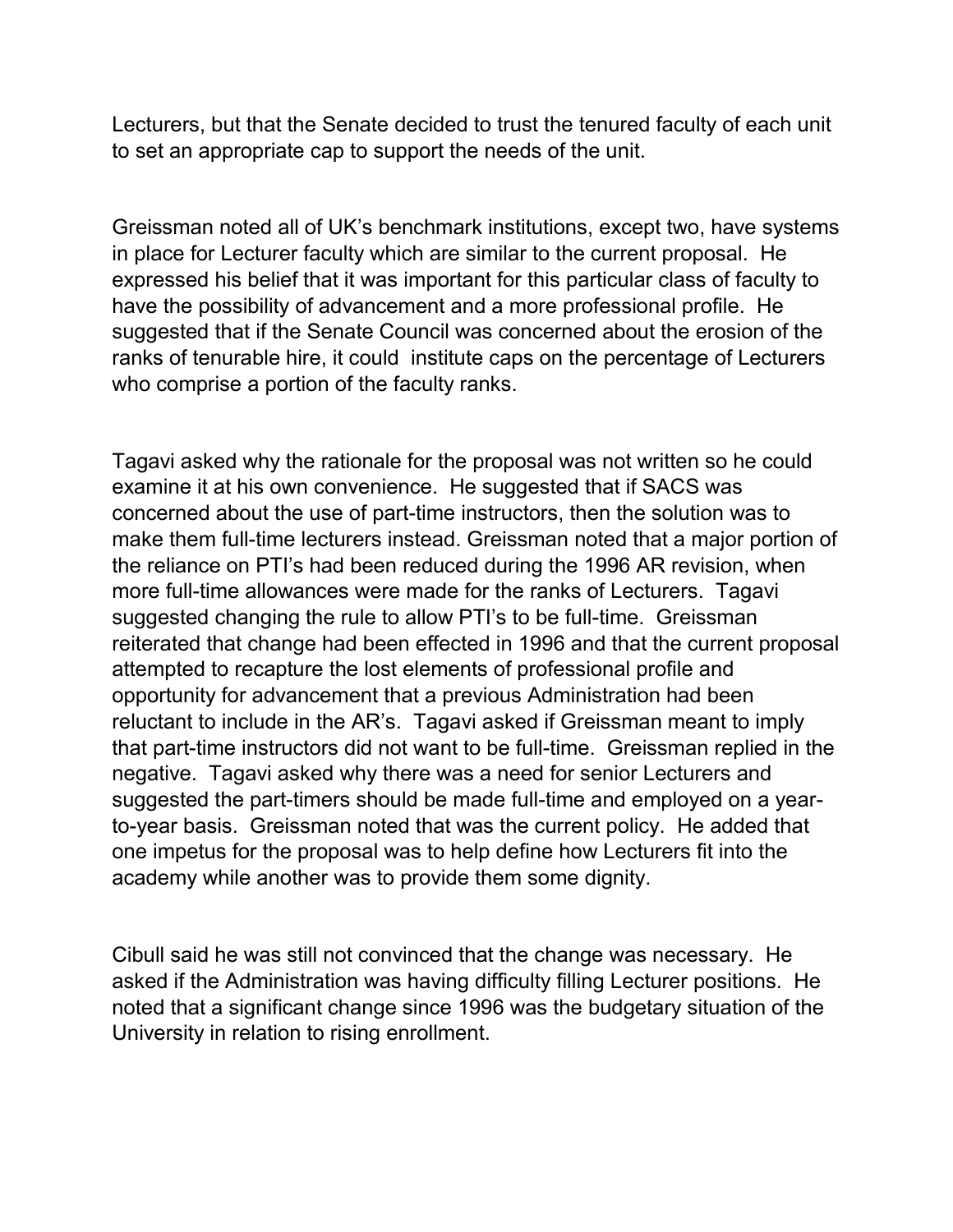Bailey asked how the proposal's profile of Lecturers compared to or differed from the Special Title Series faculty who had 100% teaching DOE's. Greissman said the most notable difference was the tenurability of Special Title Series faculty and noted that they are allowed to teach courses over the 500-level while Lecturers can not.

Kennedy spoke in favor of the proposal, noting the poor conditions in which Lecturers currently teach. He said the proposal would improve their lot. Dembo agreed, saying the proposal would benefit the academic community as a whole. Duke agreed with the principle of the proposal in that regard, but wondered what the impact would be on the tenured faculty. Staben expressed a similar concern and suggested that if the proposal was solely aimed at providing a professional development track for lecturers, then perhaps the proposal should be approved. He said he would have more concerns if the goal of the proposal was to increase the number of Lecturers in the faculty ranks. Greissman said that concern could be addressed by imposing a cap, 10% for instance, on the portion of the faculty that could be composed of Lecturers.

Jones expressed concern that research responsibilities might become part of Lecturers' DOE's over time and asked Greissman to address that concern. Greissman expressed confidence that department chairpersons, being faculty members, would not allow that to happen

Tagavi asked if Senior Lecturers would be given fiveyear contracts or single year contracts that were renewable for five years. Greissman replied the contracts would be for five years. Tagavi asked if they would be evaluated annually or bi-annually, to which Greissman replied they would be evaluated no less frequently than bi-annually. He went on to say that while the various concerns expressed by the Senate Council members were reasonable they concentrated too much on the particulars rather than the overall philosophy.

Cibull said his concerns were two-fold. First of all, Lecturers are currently appointed annually, which allows for greater flexibility both in terms of the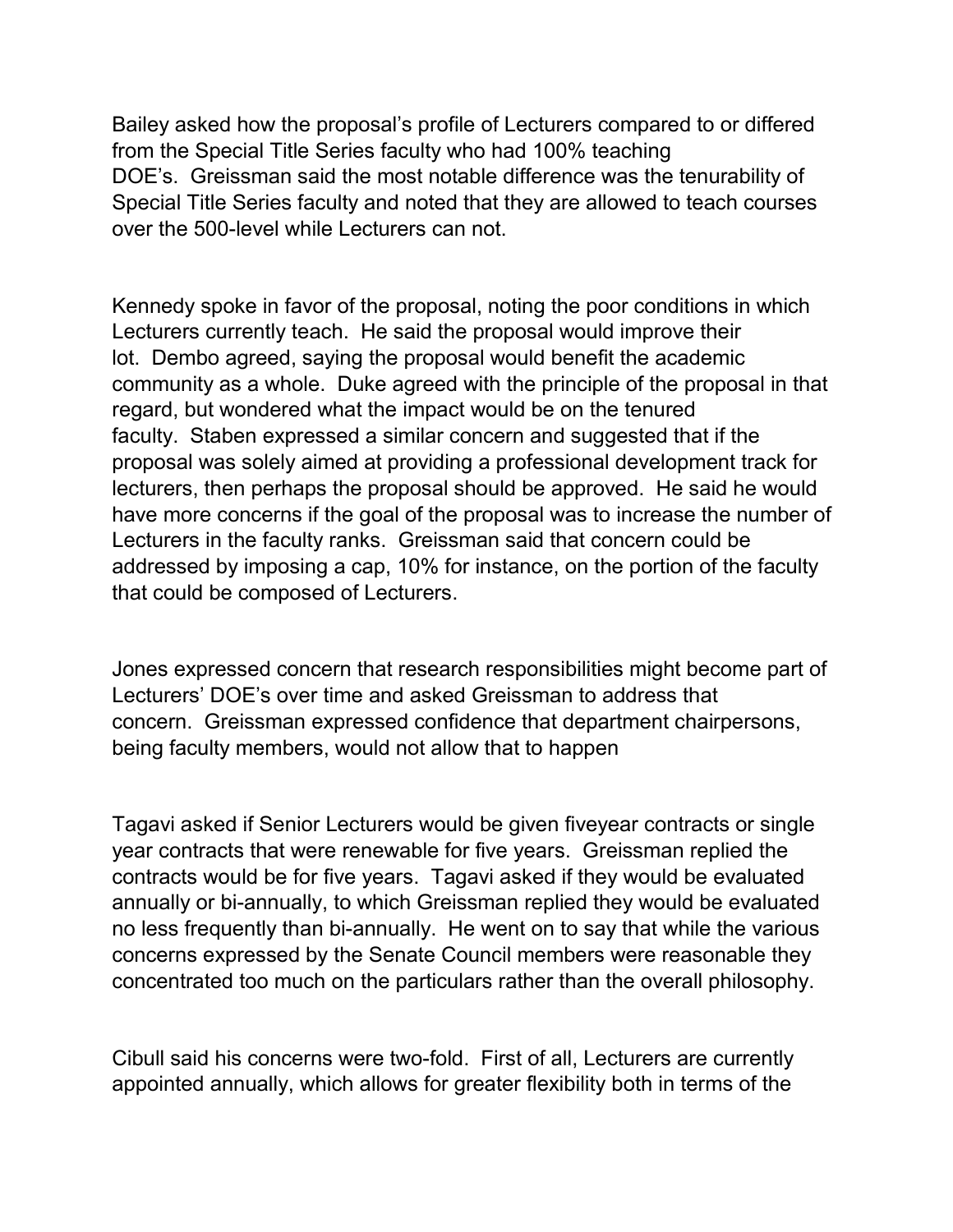budget and the need for the teaching at the departmental level. He noted that some departments offer more or less sections by semester and he worried that Senior Lecturers who had five year contracts may be superfluous in some semesters. He said his second concern is that since 1996 the University has lost considerable funding and he would not be in favor of a proposal that would decrease the flexibility of the University's spending. Greissman said he could include language in the contract that would allow for termination due to budgetary exigency or poor performance in the classroom.

Debski asked for information regarding the attrition rate of Lecturers under the current system and wondered if the proposal would make a difference in Lecturer retention. Greissman replied that most of the 77 Lecturers have been working at UK for the last two or three years.

Greissman said he could attempt to come up with a written rationale that would incorporate suggestions provided by Moore and Jones. He said the Lecturer proposal was just a small part of a broader conversation the Provost would like to begin regarding the current structure of the various title series at the University. He said a possible reconsideration of the structure of the title series would at the very basic level be divided into tenurable and nontenurable categories. Then within those two categories different language regarding the actual activities carried out within a professor's DOE could define the various title series. Greissman noted the distinction between the Regular and Special Title Series had become increasingly dysfunctional and suggested the profiles of the faculty in the Special Title Series had been changing over time. He said the Provost hoped to begin a conversation about how to better address the varying responsibilities of faculty within the context of different title series.

Cibull said that within the context of that conversation the current proposal would be appropriate. He expressed concerns that some faculty DOE's were not at all representative of the actual activities of the faculty and hoped that issue would be considered when the broader conversation begins. Debski asked how such a conversation would begin.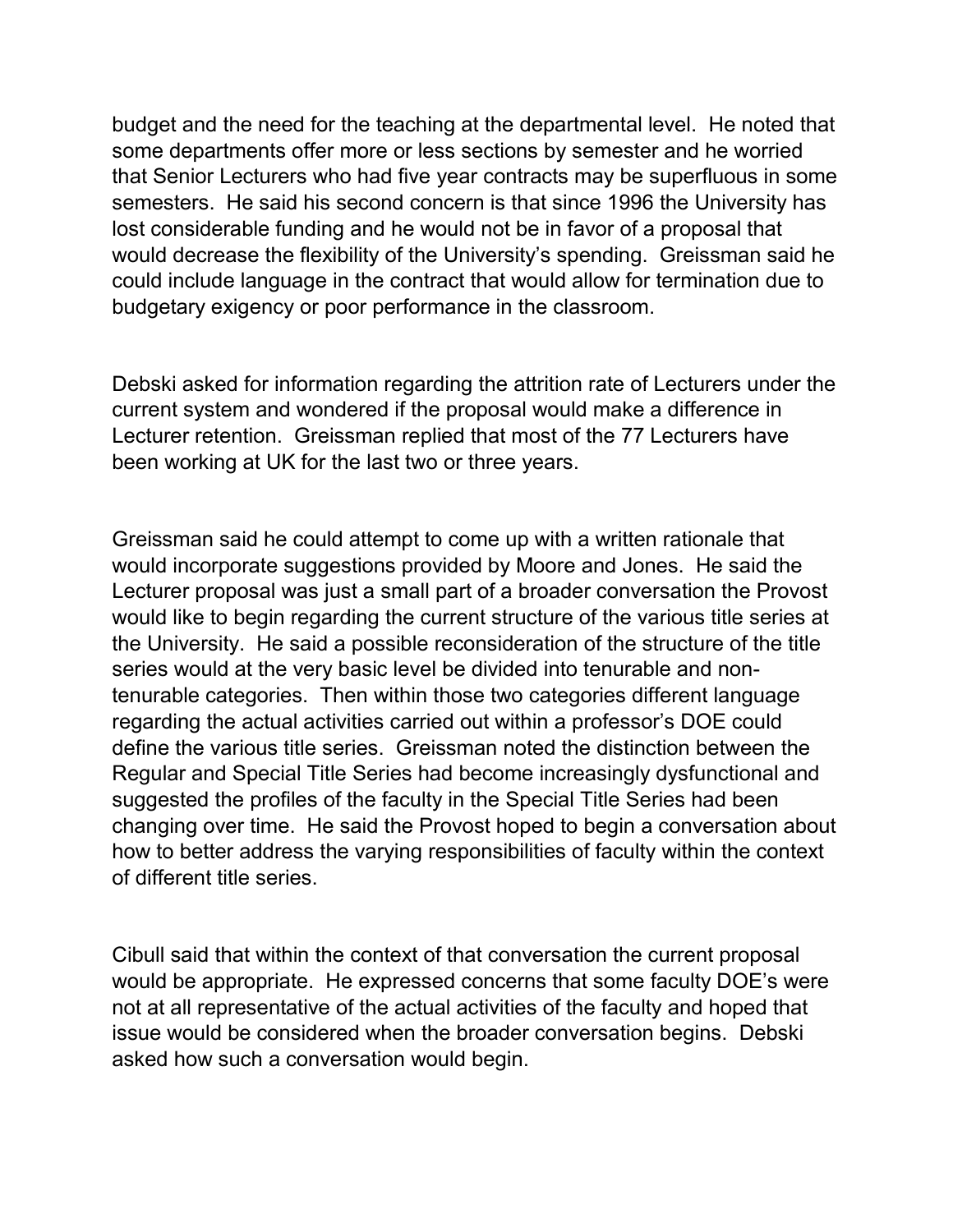Odoi joined the meeting at this point.

Kennedy asked if there were still plans being made to have standing breakfast meetings with the President and the Provost. The Chair will look into scheduling a breakfast soon. Staben noted that the Provost, in his letter to the Chair, said he intended to send the proposed AR to the President and asked when that would take place. Greissman said the AR would not be sent to the President without the Senate Council being informed. Tagavi asked if the proposal would have to be sent to the Senate. Greissman replied that while the AR did not technically have to go to the Senate, there was a precedent for doing so in that the 1996 proposed revision to the same AR was vetted through the Senate before being sent to the President.

## 4. [Blackwell-Watt proposal regarding the ACMC](http://www.uky.edu/USC/New/SCAgendas/20041115/Watt-BlackwellACMCmemo.doc)

The Chair said the proposal grew out of increasing skepticism among administrators regarding the workability of the Senate action which proposed the Chair rotated among the Deans of the colleges of the Medical Center. He said that during his conversations with Blackwell and Watt he made certain to assert that Senate action had taken place and that the Senate Council expected that this action would go forward. He added he had taken care to take no position on the current proposal and asked the Senate Council members to comment.

Cibull said he had carefully considered the proposal and had contacted the Associate Deans for Academics from each of the medical center colleges with the exception of the College of Public Health. Though none of them had been consulted about the proposal prior to its submission to the Senate Council, all of them supported sending professional courses directly to the Senate Council. Cibull reported their concern about the vetting of non-professional courses and programs through the Graduate Council since that body may not be as aware of the interaction between courses and programs as the ACMC had been. He said they were all willing to accept this proposal as an alternative to the rotation of the Chairship, but with some trepidation. He added that two things would make them more comfortable with the proposed arrangement: 1.) that the ad hoc committee to be convened if the need arose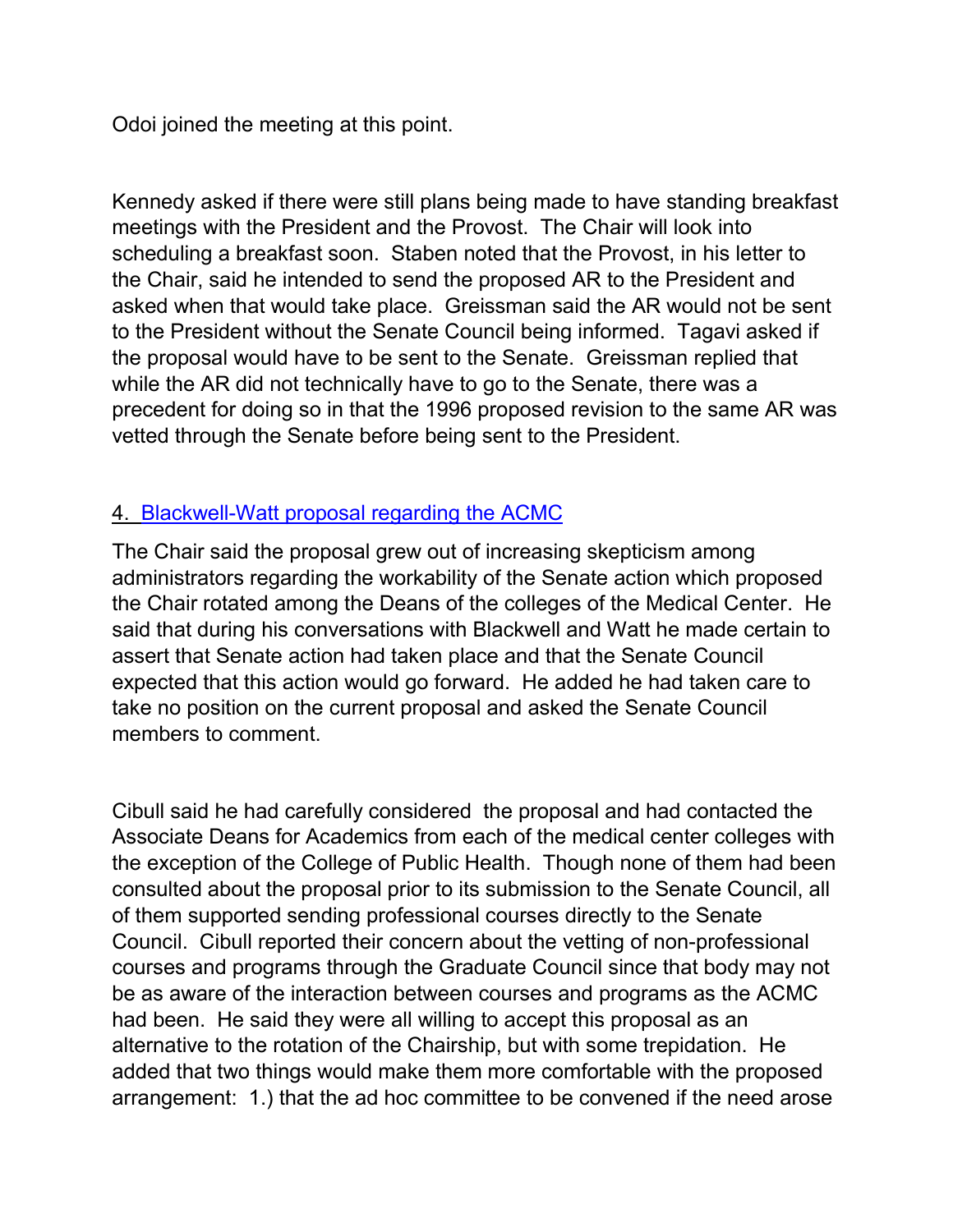should be composed of the Associate Deans for Academic Affairs or the Chairs of the colleges' curriculum committees; and 2.) that the proposal include a sunset clause of one to two years after which it would be re-evaluated. Cibull said one associate dean with whom he spoke doubted the people from his college would go across campus for the Graduate Council meetings, even if they were appointed. He said there was a big difference in dealing with the relatively small universe of medical center courses versus the large body of materials vetted through the Graduate Council. Cibull said he was in favor of retaining the ACMC and would have been in favor of retaining Watt as its Chair, but recognized the conversation had progressed beyond that point.

Dembo presented four arguments and counter-arguments. First of all, the academic mission of the University is the responsibility of the faculty and is how the faculty exercises its authority within the University. On the other hand, the centralized faculty bodies are over-tasked and could delegate some of the responsibility and authority to the colleges. Secondly, Councils can provide dialogue across collegiate lines, but sometimes only act as a "rubber stamp. Thirdly, the Rules are the purview of the Senate, which has already spoken on the issue at a meeting which was not attended by the Deans. On the other hand, the Deans are also over-tasked. And finally, the Provost needs to be a good steward of University resources and can't necessarily fund support for the Councils. On the other hand, part of the Provost's job is to oversee the educational work of the University and provide resources for the sort of work the Councils do.

Tagavi said he had five points to add to the discussion. 1. He said the faculty does not have the authority to give duties to administrators, and in that regard the Senate's action was not sound to begin with. 2. The precedent established by the College of Law was not applicable because it was only one college while the colleges of the Medical Center were many. 3. Since the Chair of the Graduate Council would be hearing the proposals, why not ask that Chair to also Chair the ACMC? 4. Faculty from programs that do not have graduate degrees should not be allowed to sit on the Graduate Council.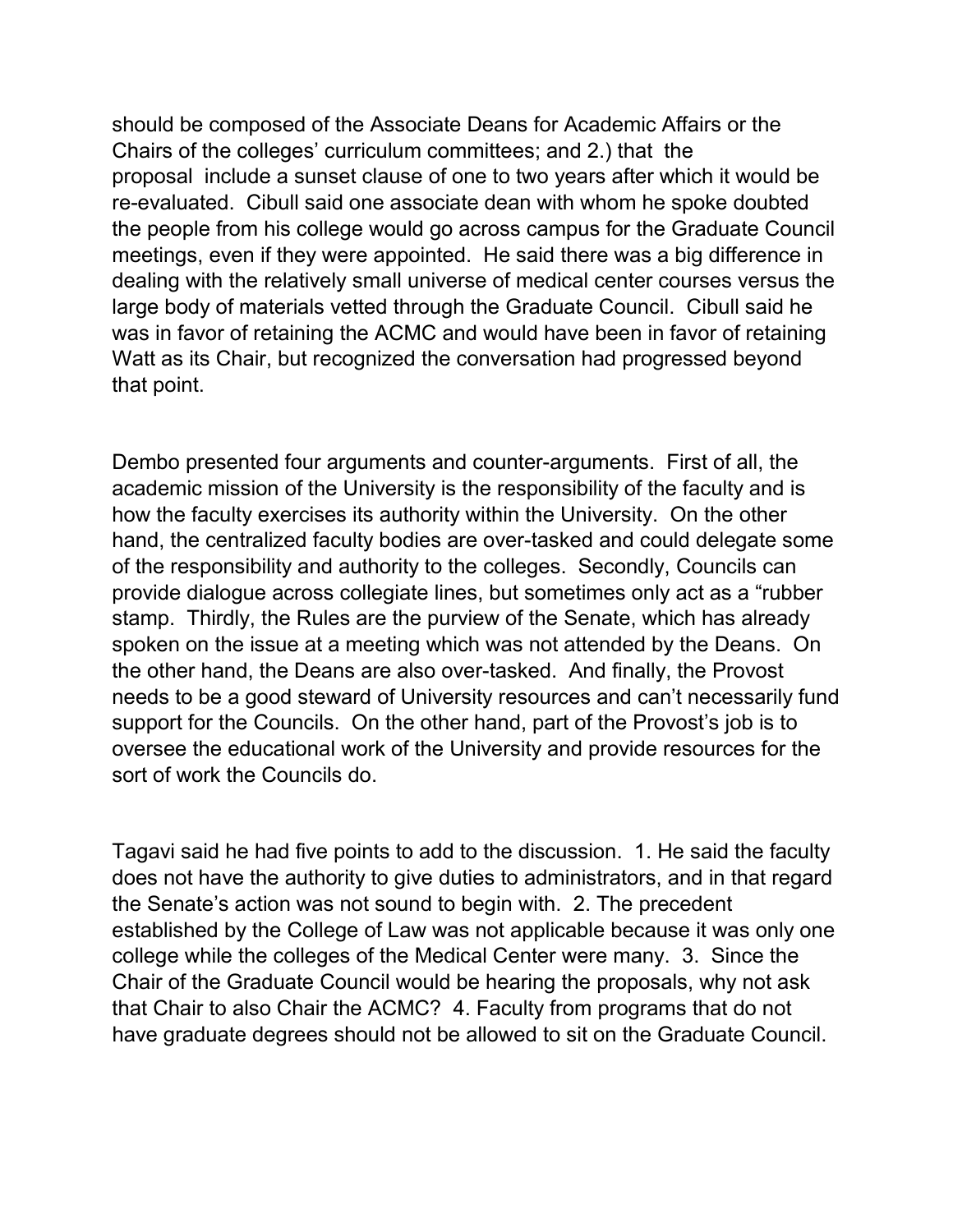Bailey said there were members of the Graduate Faculty who had dual responsibilities to both graduate and professional training who could serve on the Graduate Council.

Tagavi continued with his points. 5. It would be respectful to ask the Graduate Council and the ACMC to consider the proposal. The Chair said he had had not asked either body to comment until he had the opportunity to learn the will of the Senate Council. Tagavi made a motion that the proposal be sent to the ACMC and the Graduate Council for consideration. The motion died for lack of a second.

Debski agreed with Cibull's point that it would be very difficult to get the representatives from the ACMC to sit through the many and varied items the Graduate Council considers. She didn't think the proposals were too specialized to be considered by a body other than the ACMC, however.

Kaalund said the abolition of the ACMC was a drastic solution to a smaller problem. He expressed concern that the curricular items from the Medical Center may get lost in the context of the more varied issues considered by the Graduate Council.

Cibull recommended a variation on the proposal in which the professional courses and programs would be sent directly to the Senate Council while simultaneously asking Blackwell to Chair the ACMC for the non-professional proposals. He made a **motion** that the professional courses and programs be treated in the same manner as College of Law proposals and that Blackwell be approached to Chair the ACMC. Jones **seconded** the motion.

Staben expressed concern that the Undergraduate Council was not part of the current conversation. Cibull said the main thrust of the motion was to allow professional curricular proposals to be vetted through the Senate Council rather than the ACMC.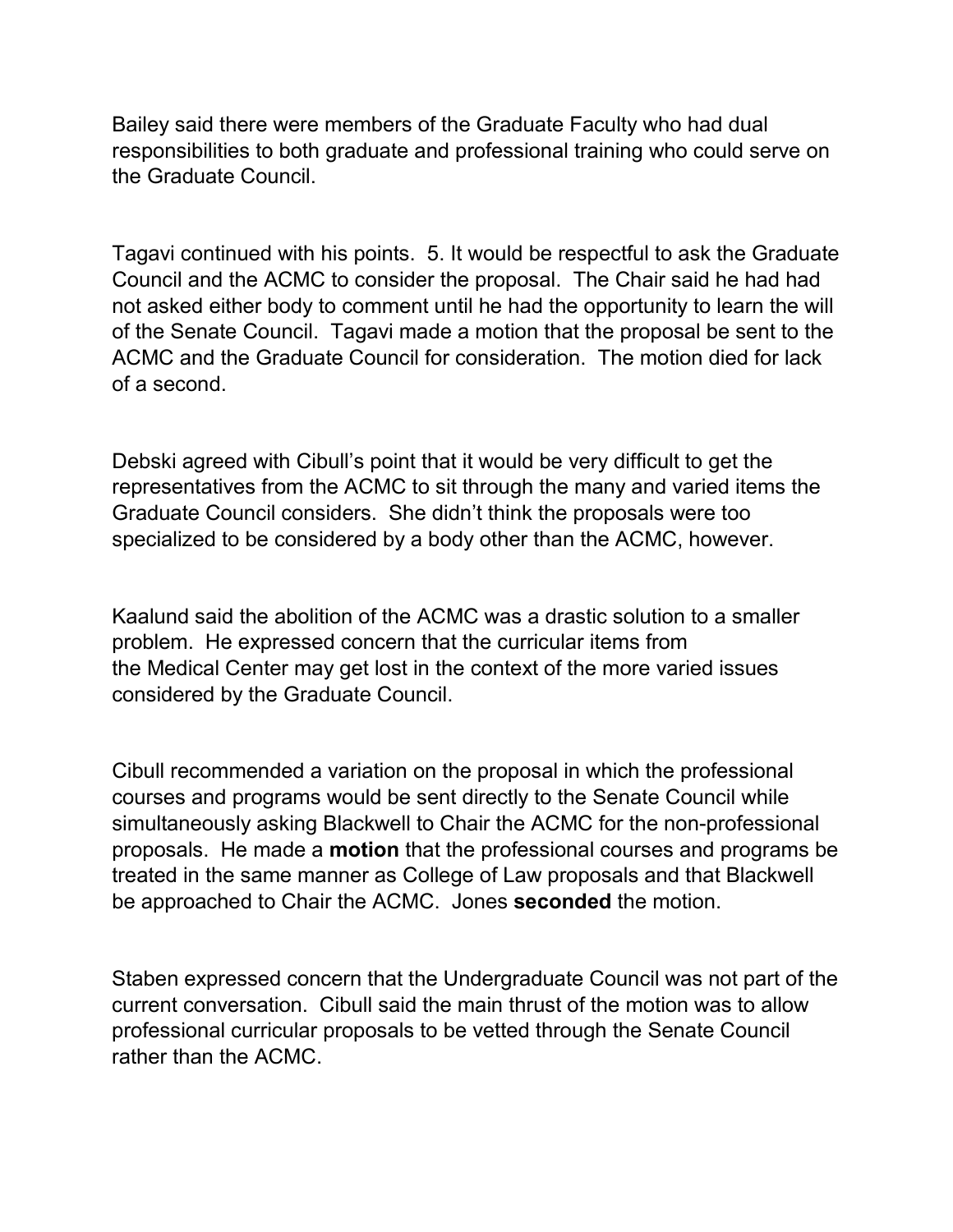Bailey said he didn't feel like the motion presented a reasonable solution but suggested it be considered as an interim solution while the issue was deliberated by a committee or a council. Cibull accepted the suggestion as a friendly **amendment**. The Chair asked when the change would be effective. Cibull suggested the Senate approval date as a possible effective date. Tagavi asked if the two issues could be voted on separately. The Senate Council members agreed to voting on separate motions. Staben asked which administrators would be included in the conversation about the proposed change to the Chairship of the ACMC. The Chair will contact Blackwell and the Provost.

After further discussion, the motion to allow professional curricular proposals to be submitted directly to the Senate Council **passed** without dissent. The motion to approach Blackwell to serve as Chair of the ACMC for an interim period during which the appropriate committee will examine the issue and present permanent solutions to the Senate Council **passed** with eight Council members in favor. Staben voted against the motion. The first motion will be forwarded to the Senate for its consideration and the Chair will contact Blackwell and the Provost regarding the second.

#### Other Business

Dembo asked the Chair to investigate whether the newly-appointed Associate Provost will be subject to the rule of 65, since he is already 63. The Chair will investigate.

The meeting adjourned at 5:07.

Respectfully submitted by

[Ernie Yanarella,](mailto:ejyana@email.uky.edu) Chair

Members present: Bailey, Cibull, Debski, Dembo, Duke, Jones, Kaalund, Kennedy, Moore, Odoi, Staben, Tagavi, Yanarella.